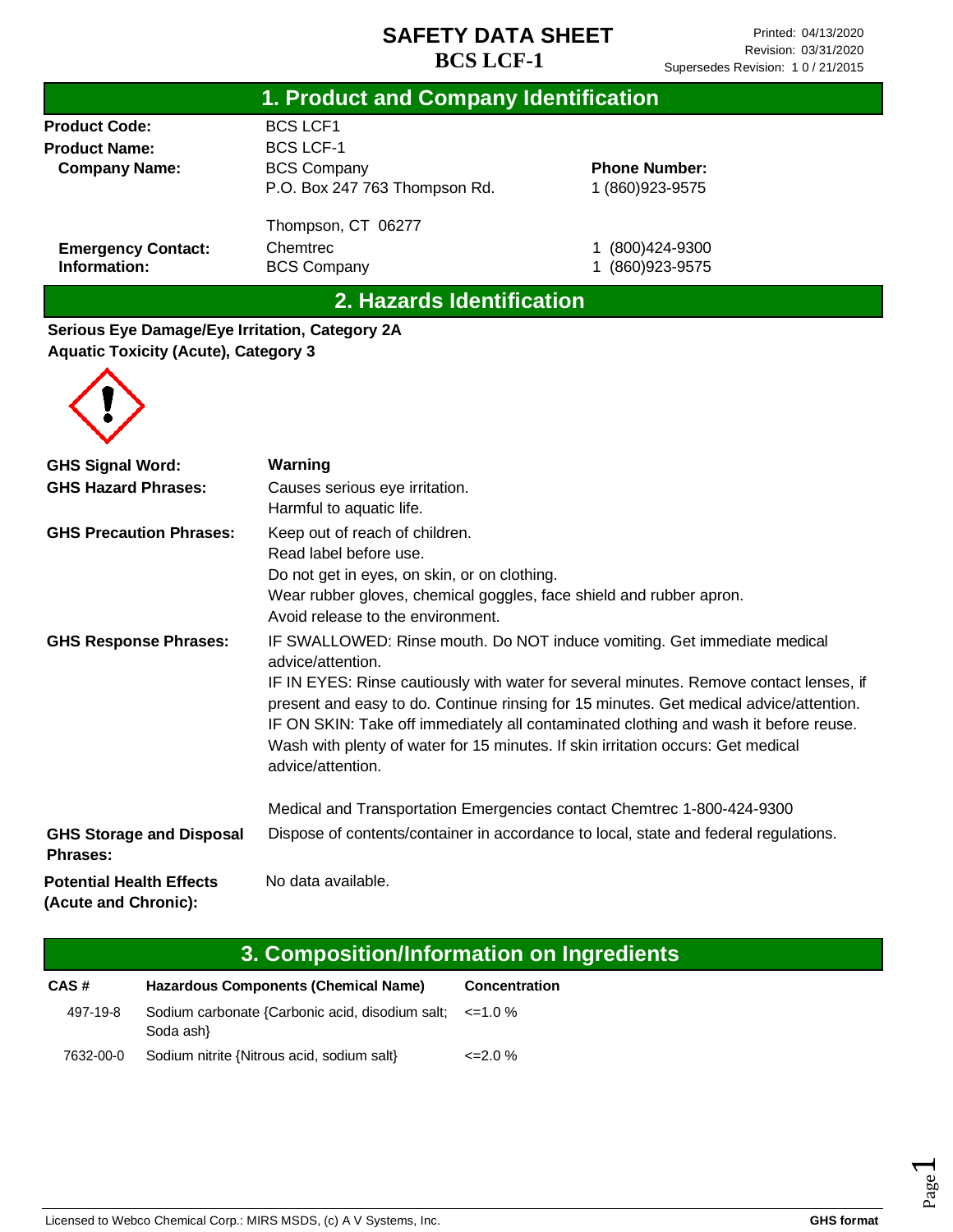# **4. First Aid Measures**

| <b>Emergency and First Aid</b><br><b>Procedures:</b>                                              |                                                                                                                                                                                                                                                                                                                                                                                                                                                                                                                                                                     |                                                                                              |  |
|---------------------------------------------------------------------------------------------------|---------------------------------------------------------------------------------------------------------------------------------------------------------------------------------------------------------------------------------------------------------------------------------------------------------------------------------------------------------------------------------------------------------------------------------------------------------------------------------------------------------------------------------------------------------------------|----------------------------------------------------------------------------------------------|--|
| In Case of Inhalation:                                                                            | If breathing is difficult, remove to fresh air and keep at rest in a position comfortable for<br>breathing. If experiencing respiratory symptoms: Get immediate medical<br>advice/attention.                                                                                                                                                                                                                                                                                                                                                                        |                                                                                              |  |
| In Case of Skin Contact:                                                                          | Flush thoroughly with fresh, tepid water for 15 minutes. Discard contaminated clothing<br>and footwear or wash before reuse.                                                                                                                                                                                                                                                                                                                                                                                                                                        |                                                                                              |  |
| In Case of Eye Contact:                                                                           | Immediately flush eyes with large amounts of fresh, tepid water for at least 15 minutes.<br>Hold eyelids open to ensure complete irrigation of eye and lid tissues. Tilt head to the<br>side and irrigate the eye from the bridge of the nose to the outside of the face. Keep<br>run-off from entering the other eye, mouth or ear. Washing eye within the first few<br>seconds is essential to achieve maximum effectiveness. Remove contact lenses, if<br>present and easy to do. Continue rinsing. If eye irritation persists, get medical<br>advice/attention. |                                                                                              |  |
| In Case of Ingestion:                                                                             | Do not induce vomiting. Rinse mouth with fresh, Tepid water, then immediately drink 4-8<br>oz. or milk or water. Never give anything by mouth to an unconscious person. If<br>vomiting occurs, keep airways open. Keep head lower than hips to prevent aspiration<br>into the lungs. Get medical advice/attention.                                                                                                                                                                                                                                                  |                                                                                              |  |
|                                                                                                   |                                                                                                                                                                                                                                                                                                                                                                                                                                                                                                                                                                     | <b>5. Fire Fighting Measures</b>                                                             |  |
| Flash Pt:                                                                                         | No data.                                                                                                                                                                                                                                                                                                                                                                                                                                                                                                                                                            |                                                                                              |  |
| <b>Explosive Limits:</b>                                                                          | LEL: No data.                                                                                                                                                                                                                                                                                                                                                                                                                                                                                                                                                       | UEL: No data.                                                                                |  |
| <b>Autoignition Pt:</b>                                                                           | No data.                                                                                                                                                                                                                                                                                                                                                                                                                                                                                                                                                            |                                                                                              |  |
|                                                                                                   |                                                                                                                                                                                                                                                                                                                                                                                                                                                                                                                                                                     | Suitable Extinguishing Media: Dry chemical, CO2, sand, earth, water spray or regular foam.   |  |
| <b>Fire Fighting Instructions:</b>                                                                | As in any fire, wear a self-contained breathing apparatus in pressure-demand,<br>MSHA/NIOSH (approved or equivalent), and full protective gear.                                                                                                                                                                                                                                                                                                                                                                                                                     |                                                                                              |  |
| <b>Flammable Properties and</b><br>Hazards:                                                       | No data available.                                                                                                                                                                                                                                                                                                                                                                                                                                                                                                                                                  |                                                                                              |  |
|                                                                                                   | No data available.                                                                                                                                                                                                                                                                                                                                                                                                                                                                                                                                                  |                                                                                              |  |
|                                                                                                   |                                                                                                                                                                                                                                                                                                                                                                                                                                                                                                                                                                     | <b>6. Accidental Release Measures</b>                                                        |  |
| <b>Protective Precautions,</b><br><b>Protective Equipment and</b><br><b>Emergency Procedures:</b> |                                                                                                                                                                                                                                                                                                                                                                                                                                                                                                                                                                     | Rubber or neoprene gloves, Safety glasses, Wear chemical protective clothing.                |  |
| <b>Steps To Be Taken In Case</b><br><b>Material Is Released Or</b><br>Spilled:                    | applicable regulations.                                                                                                                                                                                                                                                                                                                                                                                                                                                                                                                                             | Absorb spill with inert material (e.g. dry sand or earth), and dispose of in accordance with |  |
|                                                                                                   |                                                                                                                                                                                                                                                                                                                                                                                                                                                                                                                                                                     | <b>7. Handling and Storage</b>                                                               |  |
| <b>Precautions To Be Taken in</b><br>Handling:                                                    | For industrial or institutional use only.                                                                                                                                                                                                                                                                                                                                                                                                                                                                                                                           |                                                                                              |  |

**Precautions To Be Taken in**  Keep from freezing. **Storing:**

# **8. Exposure Controls/Personal Protection**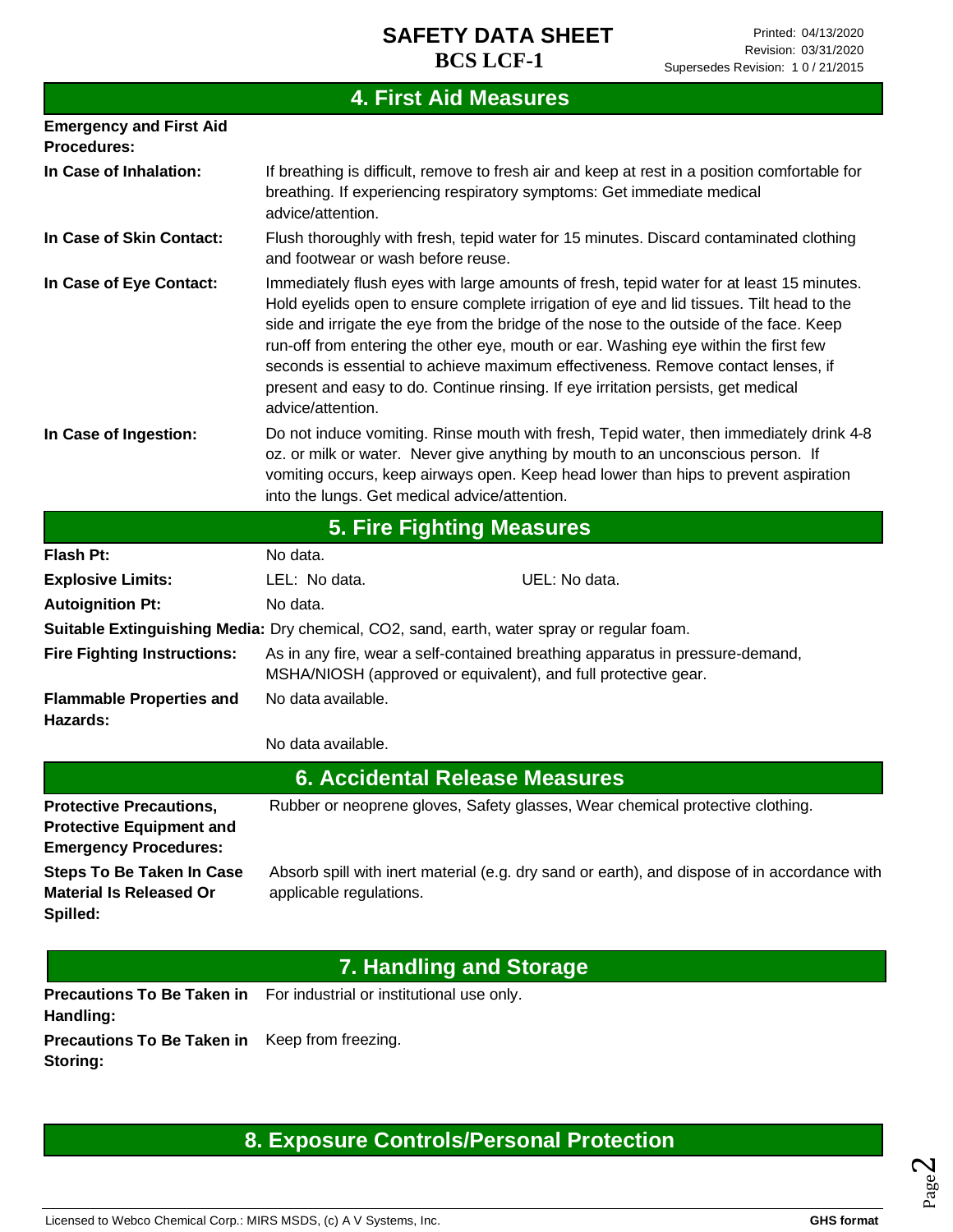|                                                             |                                                              | <b>SAFETY DATA SHEET</b><br><b>BCS LCF-1</b>  |                                     |               | Printed: 04/13/2020<br>Revision: 03/31/2020<br>Supersedes Revision: 10/21/2015                                                                                               |                     |
|-------------------------------------------------------------|--------------------------------------------------------------|-----------------------------------------------|-------------------------------------|---------------|------------------------------------------------------------------------------------------------------------------------------------------------------------------------------|---------------------|
| CAS#                                                        | <b>Partial Chemical Name</b>                                 |                                               | <b>OSHA TWA</b>                     |               | <b>ACGIH TWA</b>                                                                                                                                                             | <b>Other Limits</b> |
| 497-19-8                                                    | Sodium carbonate {Carbonic acid,<br>disodium salt; Soda ash} |                                               | No data.                            |               | No data.                                                                                                                                                                     | No data.            |
| 7632-00-0                                                   | Sodium nitrite {Nitrous acid, sodium<br>salt}                | No data.<br>No data.<br>No data.              |                                     |               |                                                                                                                                                                              |                     |
| <b>Respiratory Equipment</b><br>(Specify Type):             |                                                              |                                               |                                     |               | A respirator is not needed under normal and intended conditions of product use.                                                                                              |                     |
| <b>Eye Protection:</b>                                      |                                                              | Safety glasses                                |                                     |               |                                                                                                                                                                              |                     |
| <b>Protective Gloves:</b>                                   |                                                              | Rubber or neoprene gloves                     |                                     |               |                                                                                                                                                                              |                     |
| <b>Other Protective Clothing:</b>                           |                                                              |                                               | Wear chemical protective clothing.  |               |                                                                                                                                                                              |                     |
| <b>Engineering Controls</b>                                 |                                                              | No data available.                            |                                     |               |                                                                                                                                                                              |                     |
| (Ventilation etc.):                                         |                                                              |                                               |                                     |               |                                                                                                                                                                              |                     |
|                                                             |                                                              |                                               | 9. Physical and Chemical Properties |               |                                                                                                                                                                              |                     |
| <b>Physical States:</b>                                     |                                                              | [ ] Gas                                       | [X] Liquid<br>[ ] Solid             |               |                                                                                                                                                                              |                     |
| <b>Appearance and Odor:</b>                                 |                                                              | Appearance: Clear Liquid                      |                                     |               |                                                                                                                                                                              |                     |
|                                                             |                                                              | Odor: No apparent odor.                       |                                     |               |                                                                                                                                                                              |                     |
| <b>Melting Point:</b>                                       |                                                              | No data.                                      |                                     |               |                                                                                                                                                                              |                     |
| <b>Boiling Point:</b>                                       |                                                              | No data.                                      |                                     |               |                                                                                                                                                                              |                     |
| <b>Flash Pt:</b>                                            |                                                              | No data.                                      |                                     |               |                                                                                                                                                                              |                     |
| <b>Evaporation Rate:</b>                                    |                                                              | No data.                                      |                                     |               |                                                                                                                                                                              |                     |
| Flammability (solid, gas):                                  |                                                              | No data available.                            |                                     |               |                                                                                                                                                                              |                     |
| <b>Explosive Limits:</b>                                    |                                                              | LEL: No data.                                 |                                     | UEL: No data. |                                                                                                                                                                              |                     |
| Vapor Pressure (vs. Air or<br>$mm Hg$ ):                    |                                                              | No data.                                      |                                     |               |                                                                                                                                                                              |                     |
|                                                             | Vapor Density (vs. Air = 1): No data.                        |                                               |                                     |               |                                                                                                                                                                              |                     |
|                                                             | Specific Gravity (Water = 1): No data.                       |                                               |                                     |               |                                                                                                                                                                              |                     |
| <b>Solubility in Water:</b>                                 |                                                              | 100                                           |                                     |               |                                                                                                                                                                              |                     |
| <b>Percent Volatile:</b>                                    |                                                              | No data.                                      |                                     |               |                                                                                                                                                                              |                     |
| <b>Autoignition Pt:</b>                                     |                                                              | No data.                                      |                                     |               |                                                                                                                                                                              |                     |
| <b>10. Stability and Reactivity</b>                         |                                                              |                                               |                                     |               |                                                                                                                                                                              |                     |
| Stability:                                                  |                                                              | Unstable [ ]                                  | Stable [X]                          |               |                                                                                                                                                                              |                     |
| <b>Conditions To Avoid -</b><br>Instability:                |                                                              | equipment.                                    |                                     |               | Avoid handling conditions which may allow for leaks and spills of this material. Do not<br>permit personnel to handle this product without proper training and/or protective |                     |
| Incompatibility - Materials To No data available.<br>Avoid: |                                                              |                                               |                                     |               |                                                                                                                                                                              |                     |
| <b>Byproducts:</b>                                          |                                                              | Hazardous Decomposition or No data available. |                                     |               |                                                                                                                                                                              |                     |
| <b>Possibility of Hazardous</b><br><b>Reactions:</b>        |                                                              | Will occur [ ]                                | Will not occur [X]                  |               |                                                                                                                                                                              |                     |
| <b>Conditions To Avoid -</b><br><b>Hazardous Reactions:</b> |                                                              | No data available.                            |                                     |               |                                                                                                                                                                              |                     |

Page ო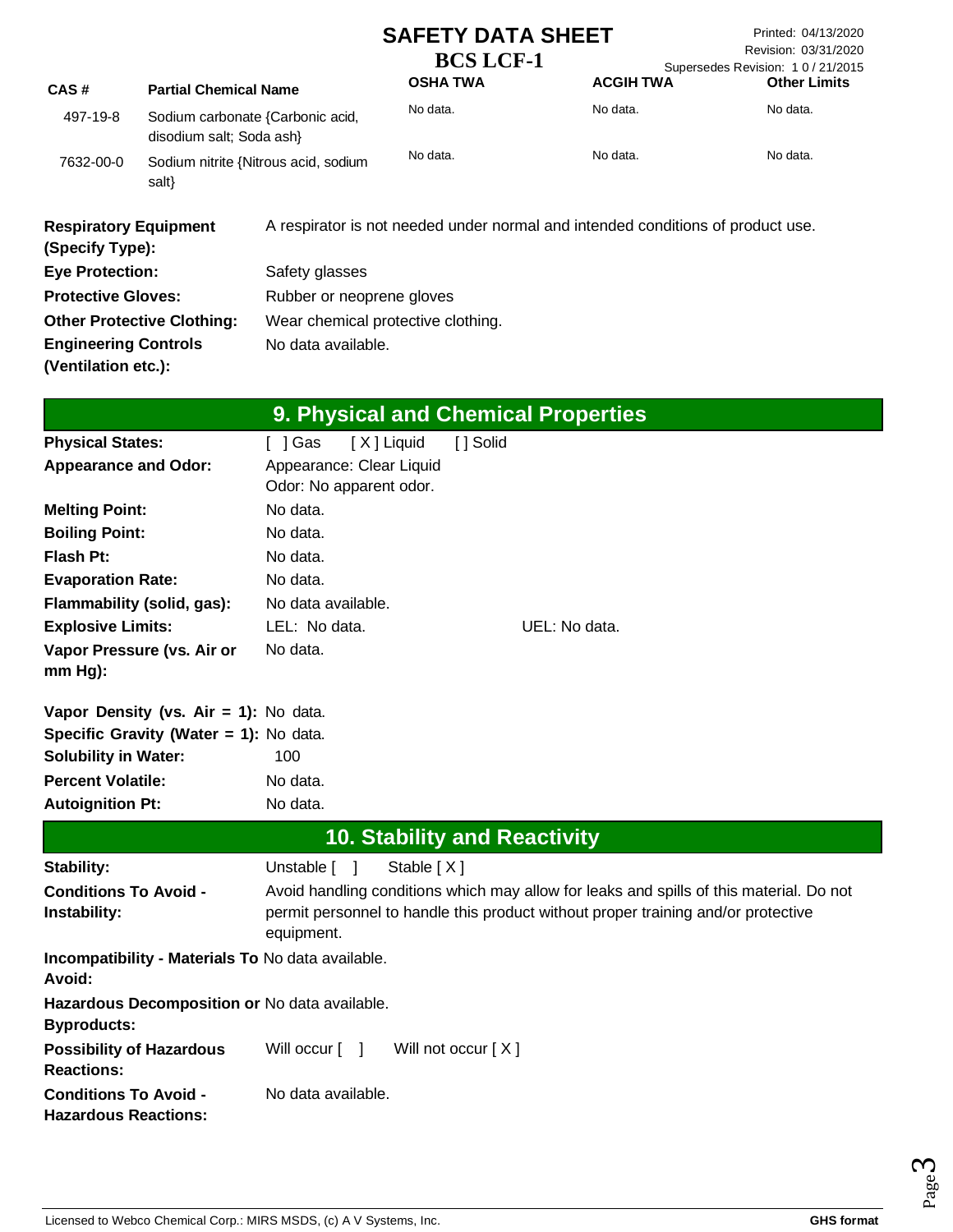|                                                                                                                    | <b>11. Toxicological Information</b>                                                                                                                                                     |                                             |                           |                    |  |
|--------------------------------------------------------------------------------------------------------------------|------------------------------------------------------------------------------------------------------------------------------------------------------------------------------------------|---------------------------------------------|---------------------------|--------------------|--|
| <b>Toxicological Information:</b>                                                                                  | Inhalation, Eye contact, Skin contact                                                                                                                                                    |                                             |                           |                    |  |
| <b>Irritation or Corrosion:</b>                                                                                    | Causes serious eye irritation.<br>Eyes:                                                                                                                                                  |                                             |                           |                    |  |
|                                                                                                                    | Skin:<br>May cause skin irritation.                                                                                                                                                      |                                             |                           |                    |  |
|                                                                                                                    | No known effects.<br>Ingestion:                                                                                                                                                          |                                             |                           |                    |  |
|                                                                                                                    | Inhalation:                                                                                                                                                                              | May cause nose, throat, and lung irritation |                           |                    |  |
| <b>Symptoms related to</b>                                                                                         | Redness, pain, irritation.<br>Eyes:                                                                                                                                                      |                                             |                           |                    |  |
| <b>Toxicological</b><br><b>Characteristics:</b>                                                                    | Skin:<br>Redness, pain, irritation.                                                                                                                                                      |                                             |                           |                    |  |
|                                                                                                                    | Ingestion: No symptoms known or expected.<br>Inhalation: Respiratory irritation, cough                                                                                                   |                                             |                           |                    |  |
| Carcinogenicity:                                                                                                   | NTP? No<br>IARC Monographs? No                                                                                                                                                           |                                             | <b>OSHA Regulated? No</b> |                    |  |
|                                                                                                                    | <b>12. Ecological Information</b>                                                                                                                                                        |                                             |                           |                    |  |
| <b>General Ecological</b>                                                                                          | Harmful to aquatic life.                                                                                                                                                                 |                                             |                           |                    |  |
| Information:                                                                                                       |                                                                                                                                                                                          |                                             |                           |                    |  |
|                                                                                                                    | <b>13. Disposal Considerations</b>                                                                                                                                                       |                                             |                           |                    |  |
| <b>Waste Disposal Method:</b>                                                                                      | Dispose of contents/container in accordance to local, state and federal regulations.                                                                                                     |                                             |                           |                    |  |
|                                                                                                                    | <b>14. Transport Information</b>                                                                                                                                                         |                                             |                           |                    |  |
| <b>LAND TRANSPORT (US DOT):</b>                                                                                    |                                                                                                                                                                                          |                                             |                           |                    |  |
| <b>DOT Hazard Class:</b><br><b>UN/NA Number:</b>                                                                   | DOT Proper Shipping Name: Compound Cleaner, Not Regulated.                                                                                                                               |                                             |                           |                    |  |
| AIR TRANSPORT (ICAO/IATA):                                                                                         |                                                                                                                                                                                          |                                             |                           |                    |  |
| <b>ICAO/IATA Shipping Name:</b>                                                                                    | Not Regulated                                                                                                                                                                            |                                             |                           |                    |  |
|                                                                                                                    | <b>15. Regulatory Information</b>                                                                                                                                                        |                                             |                           |                    |  |
| EPA SARA (Superfund Amendments and Reauthorization Act of 1986) Lists                                              |                                                                                                                                                                                          |                                             |                           |                    |  |
| CAS#<br>497-19-8<br>Soda ash}                                                                                      | <b>Hazardous Components (Chemical Name)</b><br>Sodium carbonate {Carbonic acid, disodium salt;                                                                                           | S. 302 (EHS)<br>No                          | S. 304 RQ<br>No           | S. 313 (TRI)<br>No |  |
| 7632-00-0                                                                                                          | Sodium nitrite {Nitrous acid, sodium salt}                                                                                                                                               | No                                          | <b>Yes 100 LB</b>         | Yes                |  |
| <b>16. Other Information</b>                                                                                       |                                                                                                                                                                                          |                                             |                           |                    |  |
| <b>Revision Date:</b>                                                                                              | 03/31/2020                                                                                                                                                                               |                                             |                           |                    |  |
| <b>Hazard Rating System:</b>                                                                                       | <b>HEALTH</b><br>2<br><b>FLAMMABILITY</b><br>0<br><b>PHYSICAL</b><br>$\pmb{0}$<br><b>PPE</b><br>В                                                                                        |                                             |                           |                    |  |
| HMIS:                                                                                                              |                                                                                                                                                                                          |                                             |                           |                    |  |
| Additional Information About Company's Disclaimer: While BCS Co., Inc. believes this statement set forth herein is |                                                                                                                                                                                          |                                             |                           |                    |  |
| <b>This Product:</b>                                                                                               | accurate as of the date hereof, BCS Co., Inc. makes no warranty with respect thereto and<br>expressly disclaims all liability for reliance thereon. Such data is offered solely for your |                                             |                           |                    |  |

consideration, investigation and verification.

Licensed to Webco Chemical Corp.: MIRS MSDS, (c) A V Systems, Inc. **GHS** format **GHS** format

Page 4